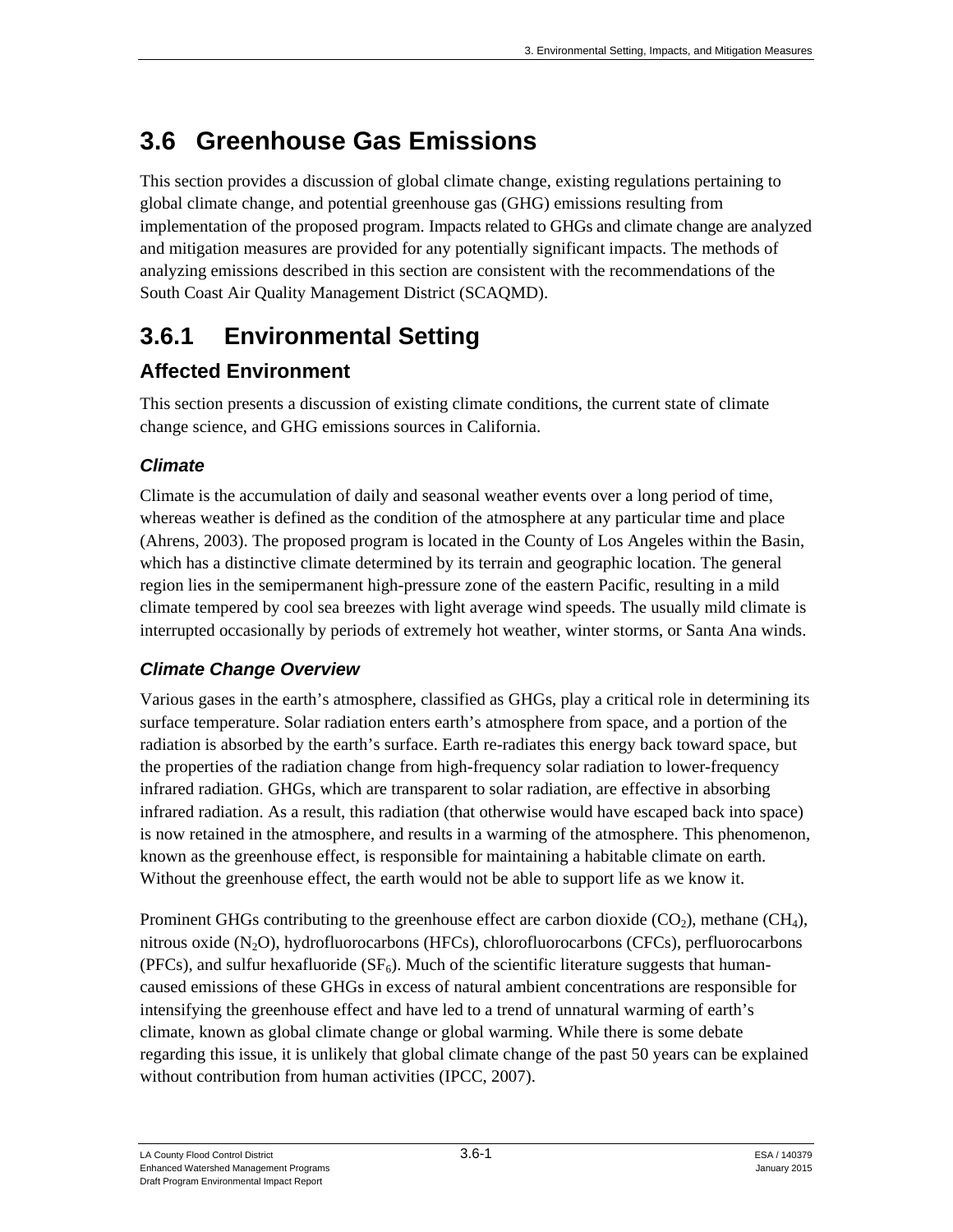Climate change is a global problem. GHGs are global pollutants, unlike criteria air pollutants and toxic air contaminants, which are pollutants of regional and local concern. Whereas pollutants with localized air quality effects have relatively short atmospheric lifetimes (about one day), GHGs have long atmospheric lifetimes (one year to several thousand years). GHGs persist in the atmosphere for long enough time periods to be dispersed around the globe. Although the exact lifetime of any particular GHG molecule is dependent on multiple variables and cannot be pinpointed, it is understood that more  $CO<sub>2</sub>$  is emitted into the atmosphere than is sequestered by ocean uptake, vegetation, and other forms of sequestration. Of the total annual human-caused  $CO<sub>2</sub>$  emissions, approximately 54 percent is sequestered through ocean uptake, uptake by northern hemisphere forest regrowth, and other terrestrial sinks within 1 year, whereas the remaining 46 percent of human-caused  $CO<sub>2</sub>$  emissions remains stored in the atmosphere (Seinfeld and Pandis, 1998).

Similarly, impacts of GHGs are borne globally, as opposed to localized air quality effects of criteria air pollutants and toxic air contaminants. The quantity of GHGs that it takes to ultimately result in climate change is not precisely known; however, it is clear that the quantity is enormous, and no single project would measurably contribute to a noticeable incremental change in the global average temperature, or to global, local, or micro climates. From the standpoint of the California Environmental Quality Act (CEQA), GHG impacts to global climate change are inherently cumulative.

## *Greenhouse Gas Emission Sources*

According to much of the scientific literature on this topic, emissions of GHGs contributing to global climate change are attributable in large part to human activities associated with the transportation, industrial/manufacturing, utility, residential, commercial, and agricultural sectors. In California, the transportation sector is the largest emitter of GHGs, followed by electricity generation (CARB, 2014a). Emissions of  $CO<sub>2</sub>$  are by-products of fossil fuel combustion. CH<sub>4</sub>, a highly potent GHG, results from off-gassing (the release of chemicals from nonmetallic substances under ambient or greater pressure conditions) and is largely associated with agricultural practices and landfills.  $N<sub>2</sub>O$  is also largely attributable to agricultural practices and soil management.  $CO_2$  sinks, or reservoirs, include vegetation and the ocean, which absorb  $CO_2$ through sequestration and dissolution, respectively, and are two of the most common processes of  $CO<sub>2</sub>$  sequestration.

California is the 12th to 16th largest emitter of  $CO<sub>2</sub>$  in the world (CEC, 2006a). California produced 452 million gross metric tons of  $CO<sub>2</sub>$  equivalent (CO<sub>2</sub>e) in 2010 (CARB, 2014a). CO<sub>2</sub>e is a measurement used to account for the fact that different GHGs have different potential to retain infrared radiation in the atmosphere and contribute to the greenhouse effect. Expressing emissions in  $CO<sub>2</sub>e$  takes the contributions to the greenhouse effect of all GHG emissions and converts them to the equivalent effect that would occur if only  $CO<sub>2</sub>$  were being emitted. This measurement, known as the global warming potential (GWP) of a GHG, is dependent on the lifetime, or persistence, of the gas molecule in the atmosphere. For example, as described in Appendix C, Calculation References, of the General Reporting Protocol of the California Climate Action Registry (CCAR, 2009), 1 ton of  $CH_4$  has the same contribution to the greenhouse effect as approximately 21 tons of  $CO<sub>2</sub>$ . Therefore,  $CH<sub>4</sub>$  is a much more potent GHG than  $CO<sub>2</sub>$ .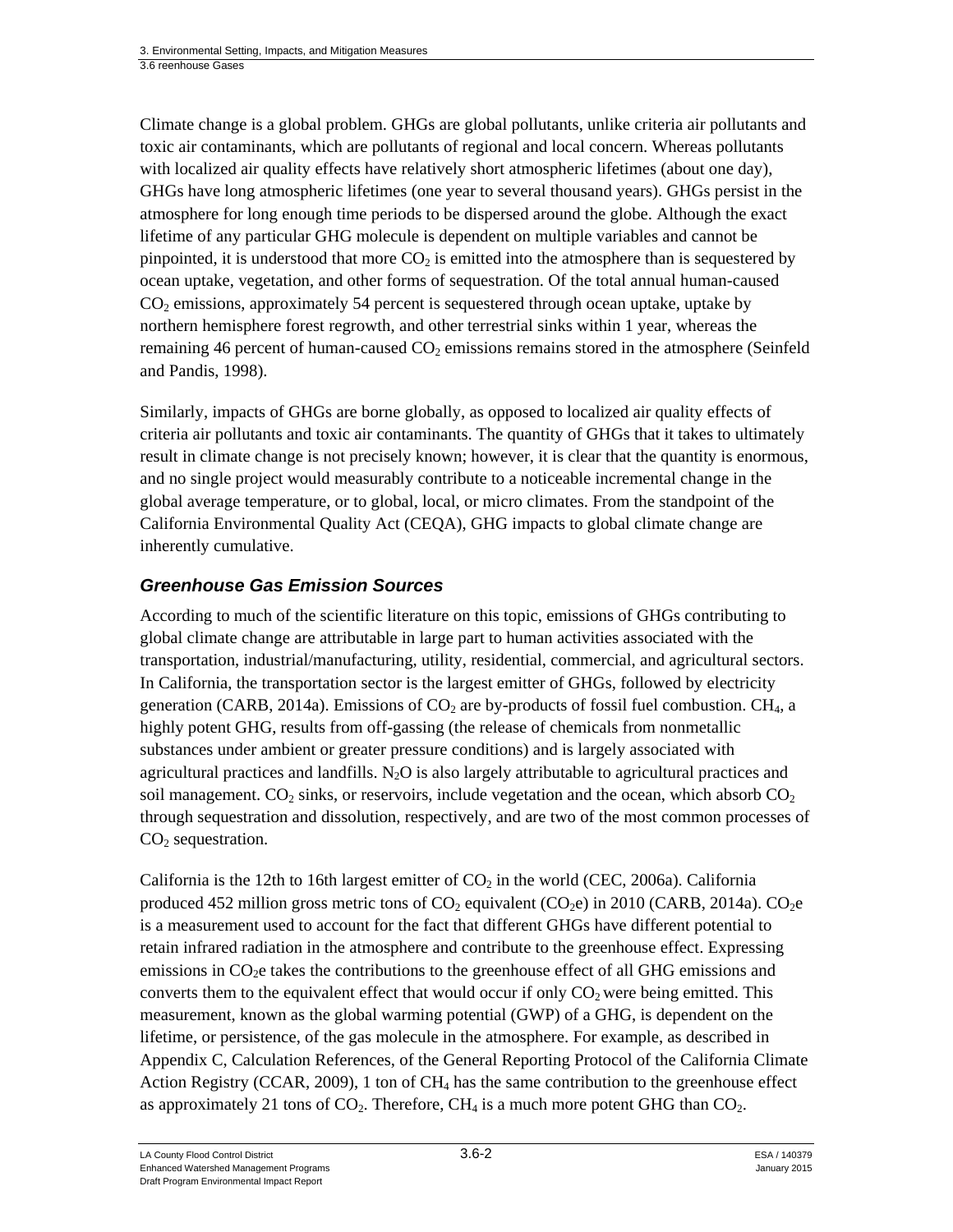Combustion of fossil fuel in the transportation sector was the single largest source of California's GHG emissions in 2012, accounting for 36 percent of total GHG emissions in the state (CARB, 2014a). This sector was followed by the electric power sector (including both in-state and out-ofstate sources) (21 percent) and the industrial sector (19 percent) (CARB, 2014a).

# **3.6.2 Regulatory Framework**

# **Federal**

The federal Clean Air Act (CAA) requires the U.S. Environmental Protection Agency (USEPA) to define national ambient air quality standards to protect public health and welfare in the United States. The CAA does not specifically regulate GHG emissions; however, on April 2, 2007, the U.S. Supreme Court in *Massachusetts v. U.S. Environmental Protection Agency* determined that GHGs are pollutants that can be regulated under the CAA. Currently, there are no federal regulations that establish ambient air quality standards for GHGs.

On December 7, 2009, USEPA adopted its Proposed Endangerment and Cause or Contribute Findings for Greenhouse Gases under the CAA (Endangerment Finding). The Endangerment Finding is based on Section 202(a) of the CAA, which states that the USEPA Administrator should regulate and develop standards for "emission[s] of air pollution from any class or classes of new motor vehicles or new motor vehicle engines, which in [its] judgment cause, or contribute to, air pollution which may reasonably be anticipated to endanger public health or welfare." The rule addresses Section 202(a) in two distinct findings. The first addresses whether the concentrations of the six key GHGs ( $CO<sub>2</sub>$ , CH<sub>4</sub>, N<sub>2</sub>O, HFCs, PFCs, and SF<sub>6</sub>) in the atmosphere threaten the public health and welfare of current and future generations. The second addresses whether the combined emissions of GHGs from new motor vehicles and motor vehicle engines contribute to atmospheric concentrations of GHGs and, therefore, contribute to the threat of climate change.

The USEPA Administrator determined that atmospheric concentrations of GHGs endanger the public health and welfare within the meaning of Section 202(a) of the CAA. The evidence supporting this finding consists of human activity resulting in "high atmospheric levels" of GHG emissions, which are likely responsible for increases in average temperatures and other climatic changes. Furthermore, the observed and projected results of climate change (e.g., higher likelihood of heat waves, wild fires, droughts, sea level rise, and higher intensity storms) are a threat to the public health and welfare. Therefore, GHGs were found to endanger the public health and welfare of current and future generations.

Specific GHG regulations that USEPA has adopted to-date are as follows:

**40 CFR Part 98. Mandatory Reporting of Greenhouse Gases Rule.** This rule requires mandatory reporting of GHG emissions for facilities that emit more than 25,000 metric tons of CO2e emissions per year (USEPA, 2011). Additionally, reporting of emissions is required for owners of  $SF<sub>6</sub>$ - and PFC-insulated equipment when the total nameplate capacity of these insulating gases is above 17,280 pounds.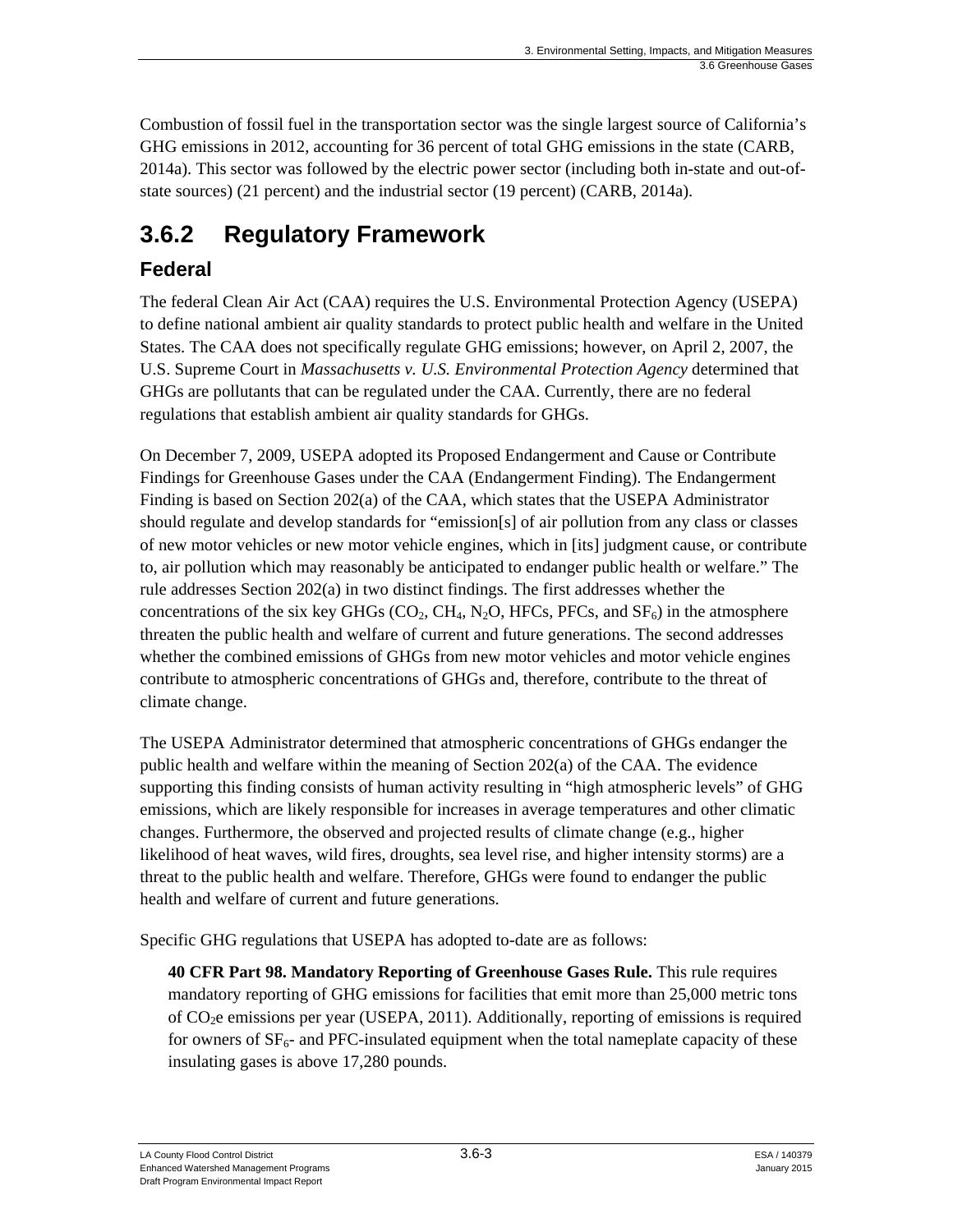# **40 CFR Part 52. Proposed Prevention of Significant Deterioration and Title V**

**Greenhouse Gas Tailoring Rule.** USEPA recently mandated to apply Prevention of Significant Deterioration (PSD) requirements to facilities whose stationary source  $CO<sub>2</sub>e$ emissions exceed 75,000 tons per year (USEPA, 2010).

The USEPA also recently released a proposed rule which would regulate GHG emissions from existing power plants across the nation. The proposed rule establishes state-by-state 2030 GHG goals.

### **State**

The California Air Resources Board (CARB) is the agency responsible for coordination and oversight of state and local air pollution control programs in California. Various statewide and local initiatives to reduce the state's contribution to GHG emissions have raised awareness that, even though the various contributors to and consequences of global climate change are not yet fully understood, global climate change is under way, and there is a real potential for severe adverse environmental, social, and economic effects in the long term. Because every nation emits GHGs and therefore makes an incremental cumulative contribution to global climate change, cooperation on a global scale will be required to reduce the rate of GHG emissions to a level that can help to slow or stop the human-caused increase in average global temperatures and associated changes in climatic conditions.

There are currently no state regulations in California that establish ambient air quality standards for GHGs. However, California has passed laws directing CARB to develop actions to reduce GHG emissions, and several state legislative actions related to climate change and GHG emissions have come into play in the past decade.

## *Assembly Bill 1493 (Pavley)*

In 2002, then-Governor Gray Davis signed Assembly Bill (AB) 1493. AB 1493 required that CARB develop and adopt, by January 1, 2005, regulations that achieve "the maximum feasible reduction of greenhouse gases emitted by passenger vehicles and light-duty trucks and other vehicles determined by CARB to be vehicles whose primary use is noncommercial personal transportation in the state."

To meet the requirements of AB 1493, in 2004 CARB approved amendments to the California Code of Regulations (CCR) adding GHG emissions standards to California's existing standards for motor vehicle emissions. Amendments to CCR Title 13, Sections 1900 and 1961 (13 CCR 1900, 1961), and adoption of Section 1961.1 (13 CCR 1961.1) require automobile manufacturers to meet fleet-average GHG emissions limits for all passenger cars, light-duty trucks within various weight criteria, and medium-duty passenger vehicle weight classes (i.e., any mediumduty vehicle with a gross vehicle weight rating less than 10,000 pounds that is designed primarily for the transportation of persons), beginning with the 2009 model year. For passenger cars and light-duty trucks with a loaded vehicle weight of 3,750 pounds or less, the GHG emission limits for the 2016 model year are approximately 37 percent lower than the limits for the first year of the regulations, the 2009 model year. For light-duty trucks with a loaded vehicle weight of 3,751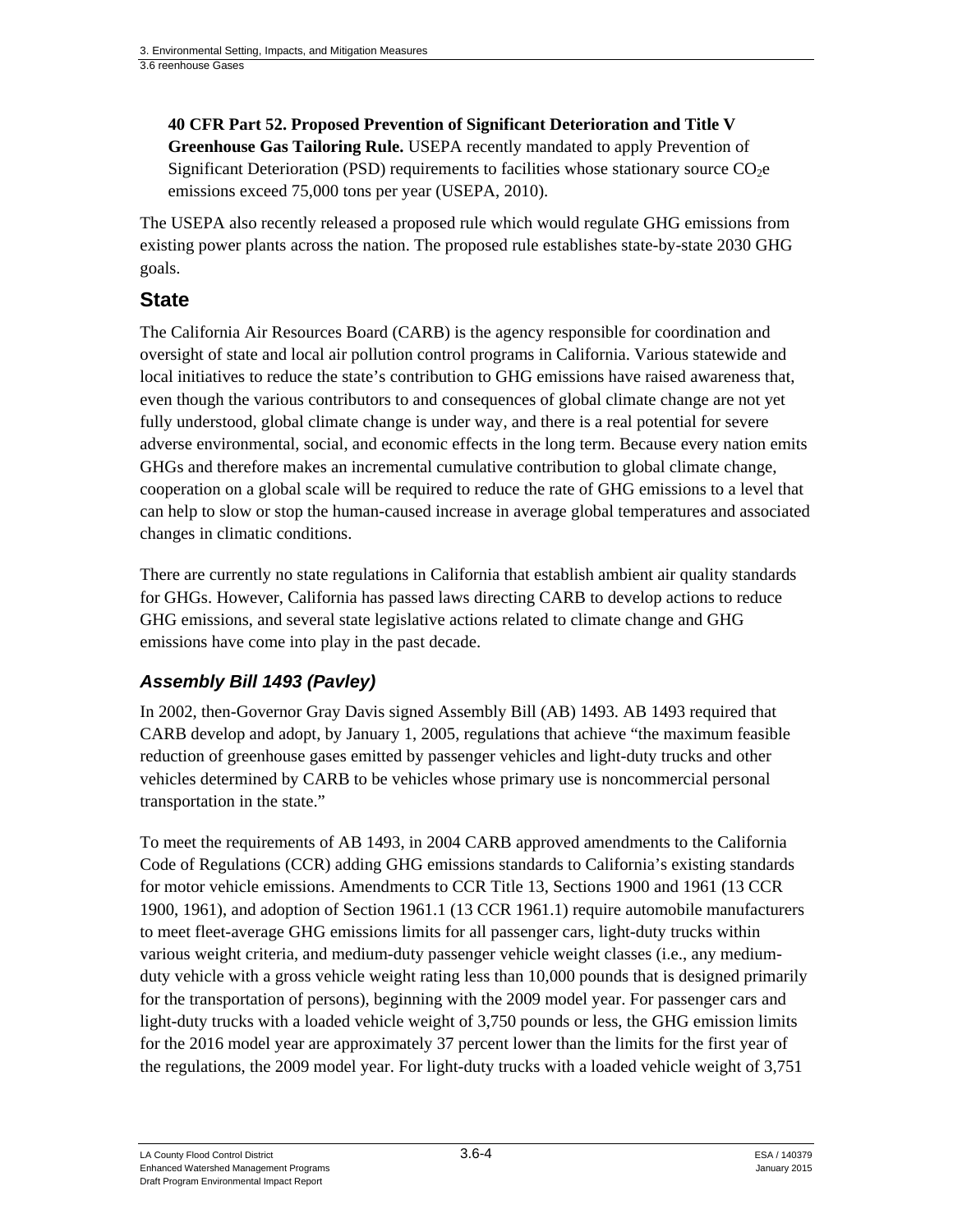pounds to gross vehicle weight of 8,500 pounds, as well as medium-duty passenger vehicles, GHG emissions would be reduced approximately 24 percent between 2009 and 2016.

## *Executive Order S-03-05*

Executive Order S-03-05, which was signed by Governor Arnold Schwarzenegger in 2005, proclaims that California is vulnerable to the impacts of climate change. It declares that increased temperatures could reduce the Sierra's snowpack, further exacerbate California's air quality problems, and potentially cause a rise in sea levels. To combat those concerns, the Executive Order established total GHG emission targets. Specifically, emissions were to be reduced to the 2000 level by 2010 and are to be reduced to the 1990 level by 2020, and to 80 percent below the 1990 level by 2050.

The Executive Order directed the Secretary of the California Environmental Protection Agency (CalEPA) to coordinate a multi-agency effort to reduce GHG emissions to the target levels. The Secretary will also submit biannual reports to the governor and state legislature describing progress made toward reaching the emission targets, impacts of global warming on California's resources, and mitigation and adaptation plans to combat these impacts. To comply with the Executive Order, the Secretary of CalEPA created the California Climate Action Team (CCAT), which is made up of members from various state agencies and commissions. CCAT released its first report in March 2006. The report proposed to achieve the targets by building on voluntary actions of California businesses, local government, and community actions, as well as through state incentive and regulatory programs.

# *Assembly Bill 32 (California Global Warming Solutions Act of 2006)*

In September 2006, Governor Schwarzenegger signed the California Global Warming Solutions Act (AB 32; California Health and Safety Code Division 25.5, Sections 38500–38599). AB 32 establishes regulatory, reporting, and market mechanisms to achieve quantifiable reductions in GHG emissions and establishes a cap on statewide GHG emissions. AB 32 requires that statewide GHG emissions be reduced to 1990 levels by 2020. This reduction will be accomplished by enforcing a statewide cap on GHG emissions that will be phased in starting in 2012. To effectively implement the cap, AB 32 directs CARB to develop and implement regulations to reduce statewide GHG emissions from stationary sources.

## *Senate Bill 1368*

Senate Bill (SB) 1368 is the companion bill of AB 32 and was signed by Governor Schwarzenegger in September 2006. SB 1368 required the California Public Utilities Commission (CPUC) to establish a GHG emission performance standard for baseload generation from investor-owned utilities. CPUC adopted a GHG Emissions Performance Standard in January 2007. The California Energy Commission (CEC) adopted consistent regulations for implementing and enforcing SB 1368 for the state's publicly owned utilities in August 2007. These standards cannot exceed the GHG emission rate from a baseload combined-cycle natural-gas-fired plant. The legislation further requires that all electricity provided to California, including imported electricity, must be generated from plants that meet the standards set by the CPUC and CEC.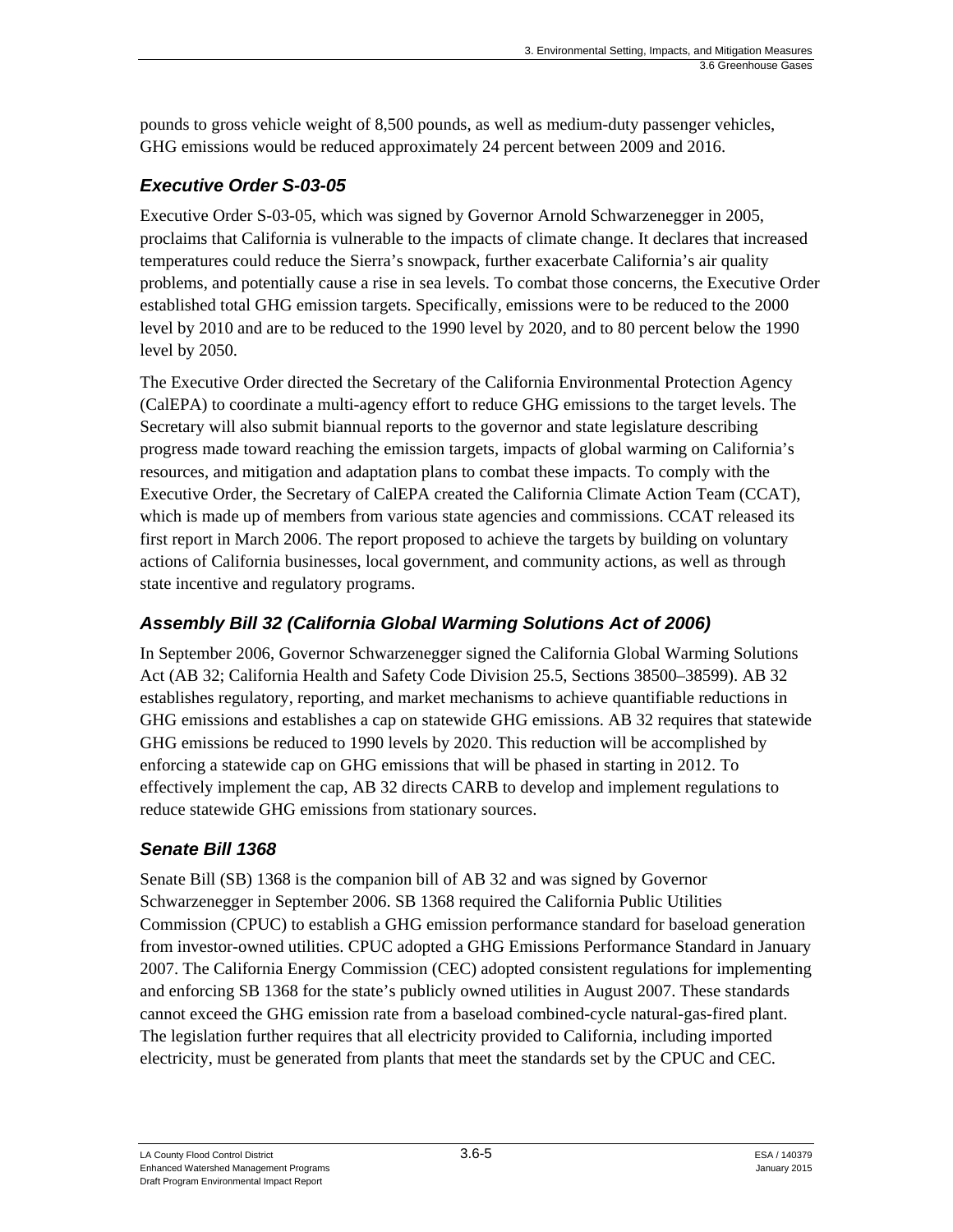# *Executive Order S-1-07*

Executive Order S-1-07, which was signed by Governor Schwarzenegger in 2007, proclaims that the transportation sector is the main source of GHG emissions in California, generating more than 40 percent of statewide emissions. It establishes a goal to reduce the carbon intensity of transportation fuels sold in California by at least ten percent by 2020. This order also directed CARB to determine whether this Low Carbon Fuel Standard (LCFS) could be adopted as a discrete early-action measure as part of the effort to meet the mandates in AB 32.

On April 23, 2009, CARB approved the proposed regulation to implement the LCFS. The LCFS will reduce GHG emissions from the transportation sector in California by about 16 million metric tons (MMT) in 2020.

## *Senate Bill 97*

SB 97, signed August 2007 (Chapter 185, Statutes of 2007; Public Resources Code Sections 21083.05 and 21097), acknowledges that climate change is a prominent environmental issue that requires analysis under CEQA. The bill directs the California Office of Planning and Research (OPR) to prepare, develop, and transmit to the California Natural Resources Agency, guidelines for the feasible mitigation of GHG emissions or the effects of GHG emissions, as required by CEQA, by July 1, 2009. The Natural Resources Agency was required to certify or adopt those guidelines by January 1, 2010. On April 13, 2009, OPR submitted to the Secretary for Natural Resources its proposed amendments to the CEQA Guidelines for GHG emissions, as required by SB 97. On February 16, 2010, the Office of Administrative Law approved the amendments, and filed them with the Secretary of State for inclusion in the CCR. The amendments became effective on March 18, 2010.

## *CARB Climate Change Scoping Plan*

On December 11, 2008, CARB adopted its Scoping Plan, which functions as a roadmap of CARB's plans to achieve GHG reductions in California required by AB 32 through subsequently enacted regulations (CARB, 2008). CARB's Scoping Plan contains the main strategies California will implement to reduce  $CO<sub>2</sub>e$  emissions by 169 MMT, or approximately 28.4 percent, from the state's projected 2020 emissions level of 596 MMT of  $CO<sub>2</sub>e$  under a "business-as-usual" (BAU) scenario. In August 2011, the Scoping Plan was reapproved by the Board and includes the Final Supplement to the Scoping Plan Functional Equivalent Document. This document includes expanded analysis of project alternatives as well as updates the 2020 emission projections in light of the current economic forecasts. Considering the updated 2020 BAU estimate of 507 MMT  $CO<sub>2</sub>e$ , a 16 percent reduction below the estimated BAU levels would be necessary to return to 1990 levels by 2020. The document also excludes one measure identified in the 2008 Scoping Plan that has been adopted and one measure that is no longer under consideration by CARB (CARB, 2011).

CARB's Scoping Plan calculates 2020 BAU emissions as the emissions that would be expected to occur in the absence of any GHG reduction measures. The 2020 BAU emissions estimate was derived by projecting emissions from a past baseline year using growth factors specific to each of the different economic sectors (transportation, electrical power, commercial and residential,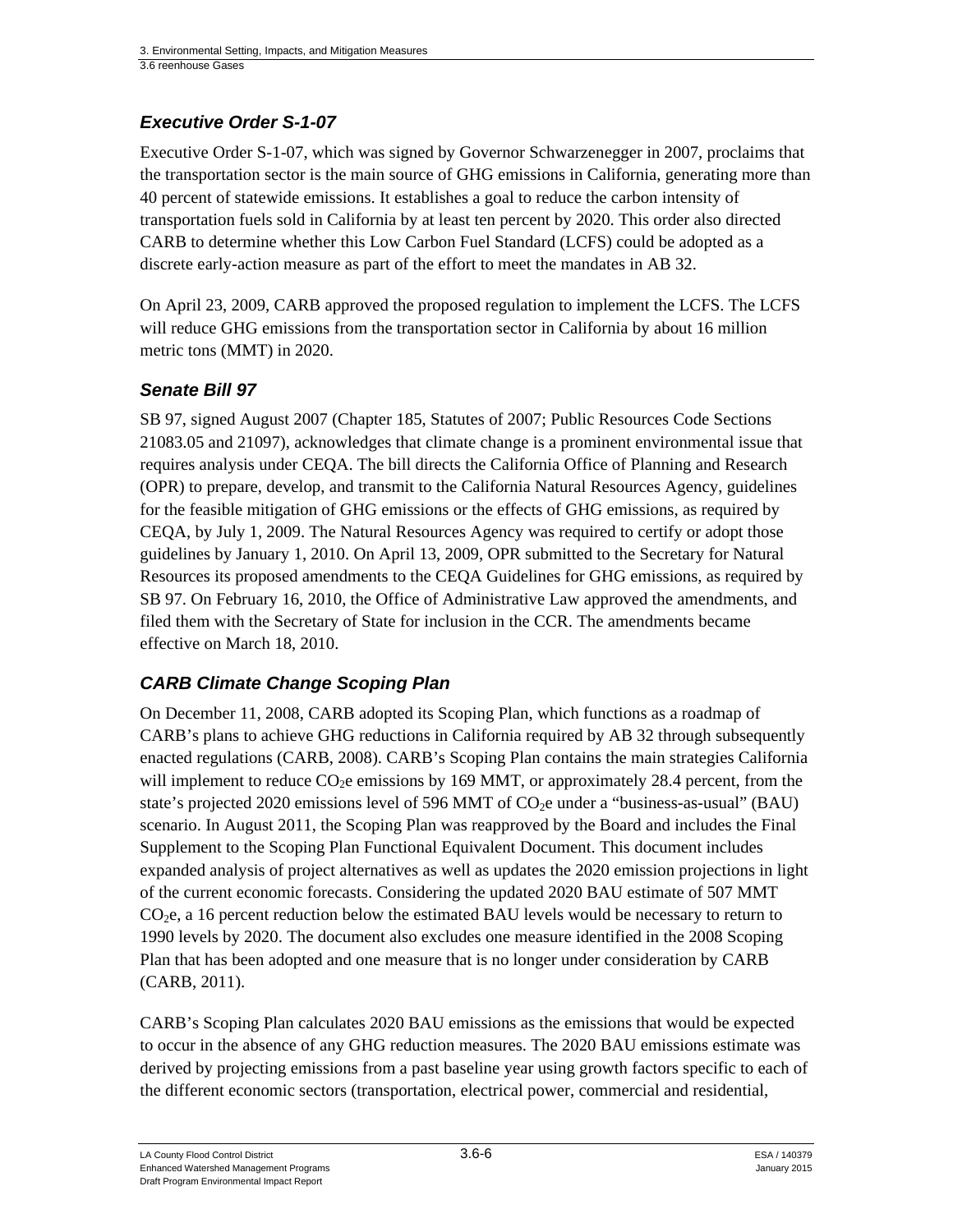industrial, etc.). CARB used 3-year average emissions, by sector, for 2002–2004 to forecast emissions to 2020. At the time CARB's Scoping Plan process was initiated, 2004 was the most recent year for which actual data was available. The measures described in CARB's Scoping Plan are intended to reduce the projected 2020 BAU levels to 1990 levels, as required by AB 32.

CARB's Scoping Plan also breaks down the amount of GHG emissions reductions CARB recommends for each emissions sector of the state's GHG inventory. CARB's Scoping Plan calls for the largest reductions in GHG emissions to be achieved by implementing the following measures and standards:

- Improved emissions standards for light-duty vehicles (estimated reductions of 31.7 MMT  $CO<sub>2</sub>e$
- The LCFS  $(15.0 \text{ MMT CO}_2)$
- Energy efficiency measures in buildings and appliances, and the widespread development of combined heat and power systems  $(26.3 \text{ MMT CO}_{2}e)$
- A renewable portfolio standard for electricity production  $(21.3 \text{ MMT CO}_{2}e)$

CARB has identified a GHG reduction target of 5 MMT (of the 174 MMT total) local land use changes (Table 2 of CARB's Plan), by implementation of Reduction Strategy T-3 regarding Regional Transportation-Related GHG Targets. Additional land use reductions may be achieved as SB 375 is implemented. CARB's Scoping Plan states that successful implementation of the plan relies on local governments' land use, planning, and urban growth decisions because local governments have primary authority to plan, zone, approve, and permit land development to accommodate population growth and the changing needs of their jurisdictions. CARB further acknowledges that decisions on how land is used will have large effects on the GHG emissions that will result from the transportation, housing, industry, forestry, water, agriculture, electricity, and natural gas emission sectors. CARB's Scoping Plan does not include any direct discussion about GHG emissions generated by construction activity.

**Table 3.6-1** shows the Recommended Actions contained in Appendices C and E of CARB's Scoping Plan.

| ID#   | <b>Sector</b>  | <b>Strategy Name</b>                                                                                  |
|-------|----------------|-------------------------------------------------------------------------------------------------------|
| $T-1$ | Transportation | Pavley I and II - Light-Duty Vehicle GHG Standards                                                    |
| $T-2$ | Transportation | <b>LCFS (Discrete Early Action)</b>                                                                   |
| $T-3$ | Transportation | <b>Regional Transportation-Related GHG Targets</b>                                                    |
| T-4   | Transportation | <b>Vehicle Efficiency Measures</b>                                                                    |
| $T-5$ | Transportation | Ship Electrification at Ports (Discrete Early Action)                                                 |
| T-6   | Transportation | Goods-movement Efficiency Measures                                                                    |
| $T-7$ | Transportation | Heavy-Duty Vehicle GHG Emission Reduction Measure -<br>Aerodynamic Efficiency (Discrete Early Action) |
| $T-8$ | Transportation | Medium- and Heavy-Duty Vehicle Hybridization                                                          |
| T-9   | Transportation | High-Speed Rail                                                                                       |
|       |                |                                                                                                       |

**TABLE 3.6-1 RECOMMENDED ACTIONS FROM CARB CLIMATE CHANGE SCOPING PLAN**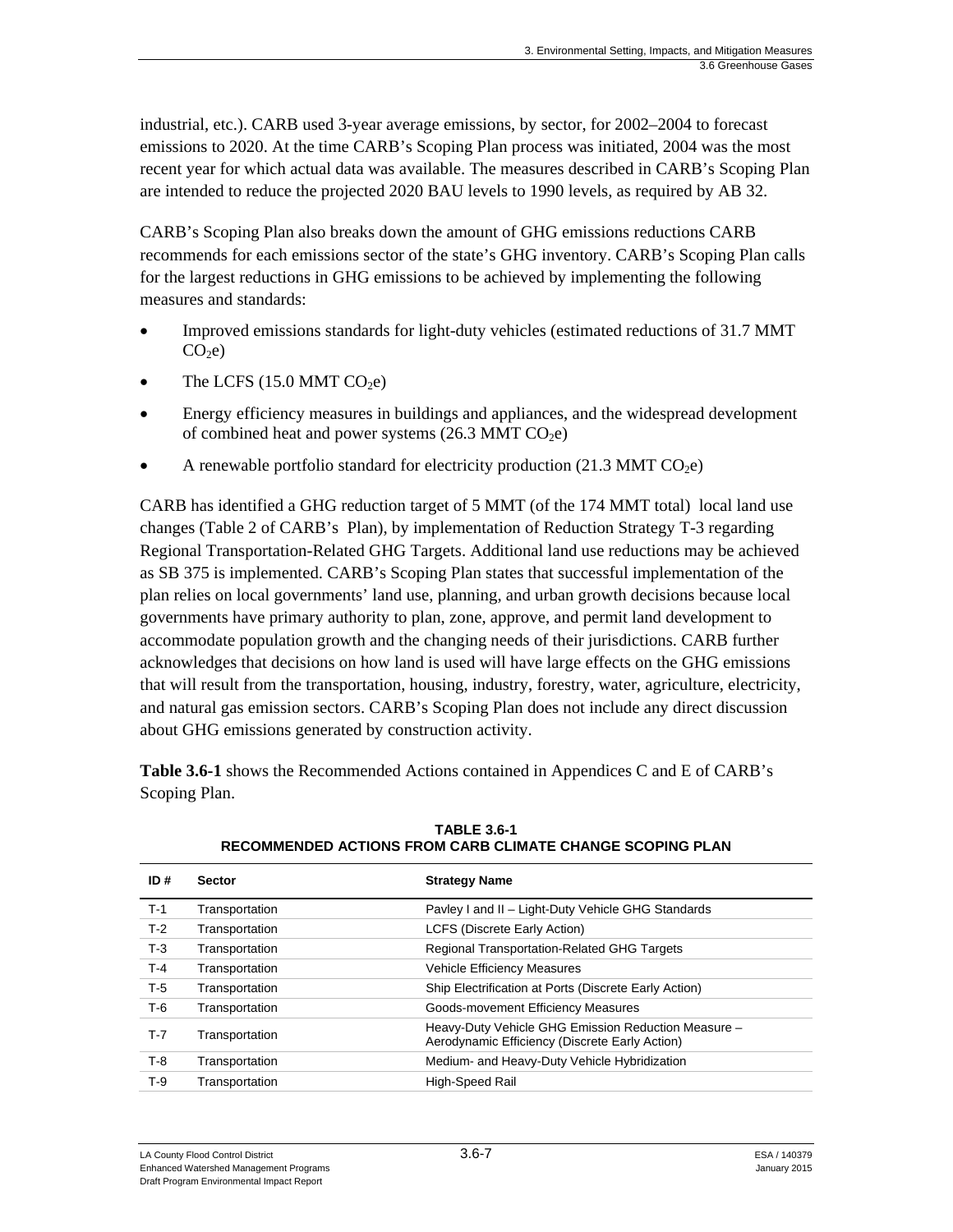#### **TABLE 3.6-1 (CONTINUED) RECOMMENDED ACTIONS FROM CARB CLIMATE CHANGE SCOPING PLAN**

| ID#         | <b>Sector</b>                      | <b>Strategy Name</b>                                                                            |
|-------------|------------------------------------|-------------------------------------------------------------------------------------------------|
| $E-1$       | <b>Electricity and Natural Gas</b> | Increased Utility Energy efficiency programs<br>More stringent Building and Appliance Standards |
| $E-2$       | <b>Electricity and Natural Gas</b> | Increase Combined Heat and Power Use by 30,000GWh                                               |
| $E-3$       | <b>Electricity and Natural Gas</b> | Renewables Portfolio Standard                                                                   |
| $E-4$       | <b>Electricity and Natural Gas</b> | <b>Million Solar Roofs</b>                                                                      |
| $CR-1$      | <b>Electricity and Natural Gas</b> | <b>Energy Efficiency</b>                                                                        |
| $CR-2$      | <b>Electricity and Natural Gas</b> | Solar Water Heating                                                                             |
| $GB-1$      | <b>Green Buildings</b>             | <b>Green Buildings</b>                                                                          |
| $W-1$       | Water                              | <b>Water Use Efficiency</b>                                                                     |
| $W-2$       | Water                              | <b>Water Recycling</b>                                                                          |
| $W-3$       | Water                              | Water System Energy Efficiency                                                                  |
| $W-4$       | Water                              | <b>Reuse Urban Runoff</b>                                                                       |
| $W-5$       | Water                              | Increase Renewable Energy Production                                                            |
| W-6         | Water                              | Public Goods Charge (Water)                                                                     |
| $I-1$       | Industry                           | Energy Efficiency and Co-benefits Audits for Large Industrial<br>Sources                        |
| $-2$        | Industry                           | Oil and Gas Extraction GHG Emission Reduction                                                   |
| $-3$        | Industry                           | GHG Leak Reduction from Oil and Gas Transmission                                                |
| $-4$        | Industry                           | Refinery Flare Recovery Process Improvements                                                    |
| $-5$        | Industry                           | Removal of CH <sub>4</sub> Exemption from Existing Refinery Regulations                         |
| <b>RW-1</b> | Recycling and Waste Management     | Landfill CH <sub>4</sub> Control (Discrete Early Action)                                        |
| <b>RW-2</b> | Recycling and Waste Management     | Additional Reductions in Landfill $CH4 - C$ apture Improvements                                 |
| $RW-3$      | Recycling and Waste Management     | High Recycling/Zero Waste                                                                       |
| $F-1$       | Forestry                           | Sustainable Forest Target                                                                       |
| H-1         | High GWP Gases                     | Motor Vehicle Air Conditioning Systems (Discrete Early Action)                                  |
| $H-2$       | High GWP Gases                     | $SF6$ Limits in Non-Utility and Non-Semiconductor Applications<br>(Discrete Early Action)       |
| $H-3$       | High GWP Gases                     | Reduction in Perfluorocarbons in Semiconductor Manufacturing<br>(Discrete Early Action)         |
| H-4         | <b>High GWP Gases</b>              | Limit High GWP Use in Consumer Products (Discrete Early Action,<br>Adopted June 2008)           |
| $H-5$       | <b>High GWP Gases</b>              | High GWP Reductions from Mobile Sources                                                         |
| H-6         | High GWP Gases                     | <b>High GWP Reductions from Stationary Sources</b>                                              |
| $H - 7a$    | <b>High GWP Gases</b>              | Mitigation Fee on High GWP Gases                                                                |
| A-1         | Agriculture                        | CH <sub>4</sub> Capture at Large Dairies                                                        |

a This original measure in the 2008 Scoping Plan was subsequently excluded by CARB in the Final Supplement to the Scoping Plan Functional Equivalent Document in 2011, as CARB staff concluded that implementation of this measure would not be feasible.

SOURCE: CARB, 2008.

As discussed previously, a draft Update to the initial Scoping Plan was developed by CARB in collaboration with the CCAT to address the requirement by AB 32 that the Scoping Plan be updated at least every 5 years. The draft Update to the initial Scoping Plan developed by CARB in collaboration with the CCAT was presented to CARB's Board for discussion at its February 20, 2014 meeting. The draft Update builds upon the initial Scoping Plan with new strategies and expanded measures, and identifies opportunities to leverage existing and new funds to drive GHG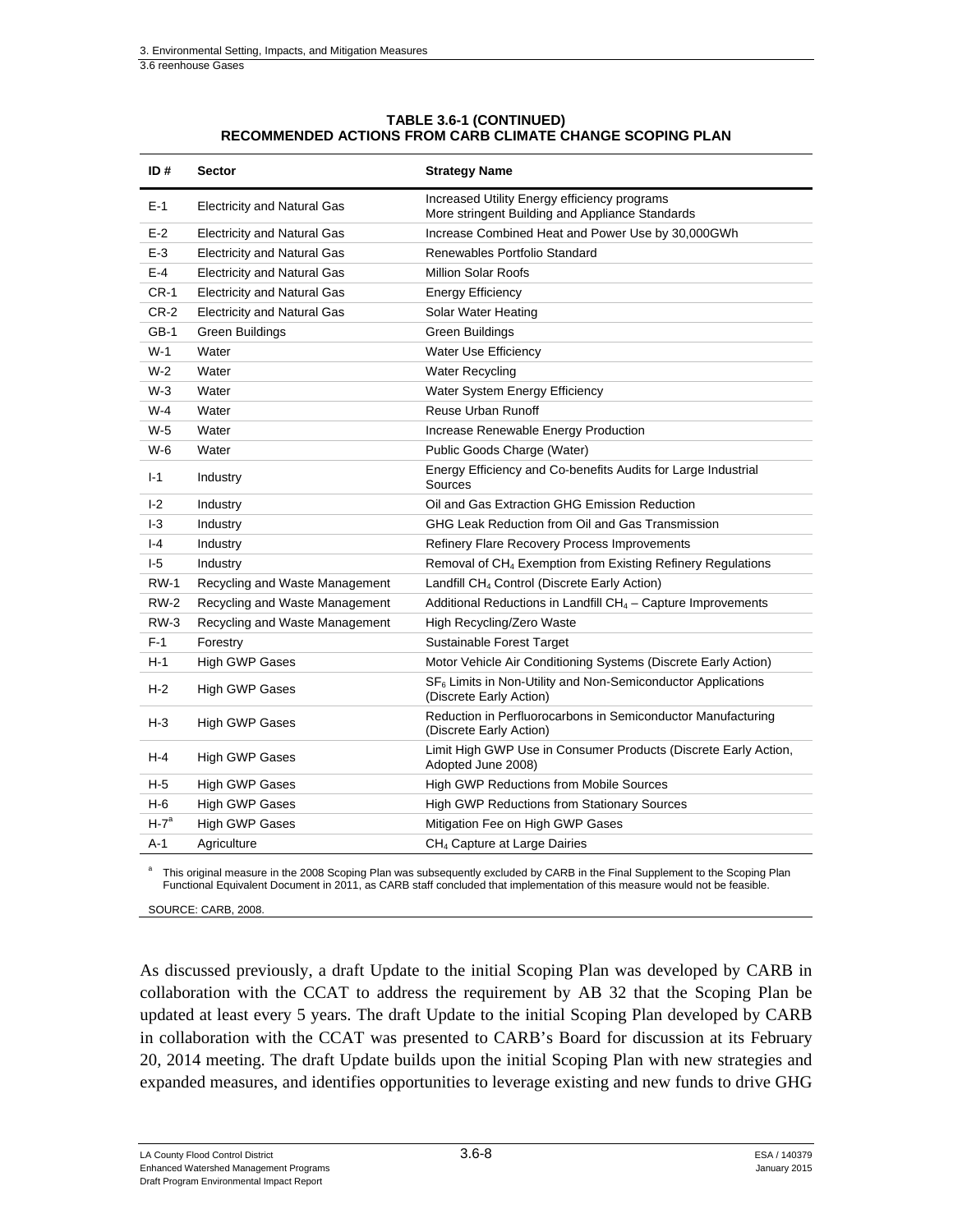emission reductions through strategic planning and targeted program investments. The first update to the AB 32 Scoping Plan was approved on May 22, 2014, by CARB.

As part of the proposed update to the Scoping Plan, the emissions reductions required to meet the 2020 statewide GHG emissions limit were further adjusted. The primary reason for adjusting the 2020 statewide emissions limit was based on the fact that the original Scoping Plan relied on the Intergovernmental Panel on Climate Change (IPCC) 1996 Second Assessment Report (SAR) to assign the GWPs of greenhouse gases. Recently, in accordance the United Nations Framework Convention on Climate Change (UNFCCC), international climate agencies have agreed to begin using the scientifically updated GWP values in the IPCC's Fourth Assessment Report (AR4) that was released in 2007. Because CARB has begun to transition to the use of the AR4 100-year GWPs in its climate change programs, CARB recalculated the Scoping Plan's 1990 GHG emissions level with the AR4 GWPs (CARB, 2014b).

# *CEQA Guidelines Revisions*

In 2007, the State Legislature passed SB 97, which required amendment of the CEQA Guidelines to incorporate analysis of, and mitigation for, GHG emissions from projects subject to CEQA. The California Natural Resources Agency adopted these amendments on December 30, 2009, and they took effect on March 18, 2010, after review by the Office of Administrative Law and filing with the Secretary of State for inclusion in the CCR.

The Guidelines revisions include a new section (Section 15064.4) that specifically addresses the potential significance of GHG emissions. Section 15064.4 calls for a "good-faith effort" to "describe, calculate or estimate" GHG emissions; Section 15064.4 further states that the analysis of the significance of any GHG impacts should include consideration of the extent to which the project would increase or reduce GHG emissions; exceed a locally applicable threshold of significance; and comply with "regulations or requirements adopted to implement a statewide, regional, or local plan for the reduction or mitigation of greenhouse gas emissions." The new Guidelines also state that a project may be found to have a less-than-significant impact on GHG emissions if it complies with an adopted plan that includes specific measures to sufficiently reduce GHG emissions (Section 15064(h)(3)). The Guidelines do not, however, require or recommend a specific analytical methodology or provide quantitative criteria for determining the significance of GHG emissions.

# **Local**

# *SCAQMD*

As an interim method for determining significance under CEQA until statewide significance thresholds are established, SCAQMD developed a draft tiered flowchart in 2008 for determining significance thresholds for GHGs for projects where SCAQMD is acting as the lead agency. The SCAQMD flowchart uses a tiered approach in which a proposed program is deemed to have a less-than-significant impact related to GHG emissions when any of the following conditions are met:

GHG emissions are within GHG budgets in an approved regional plan.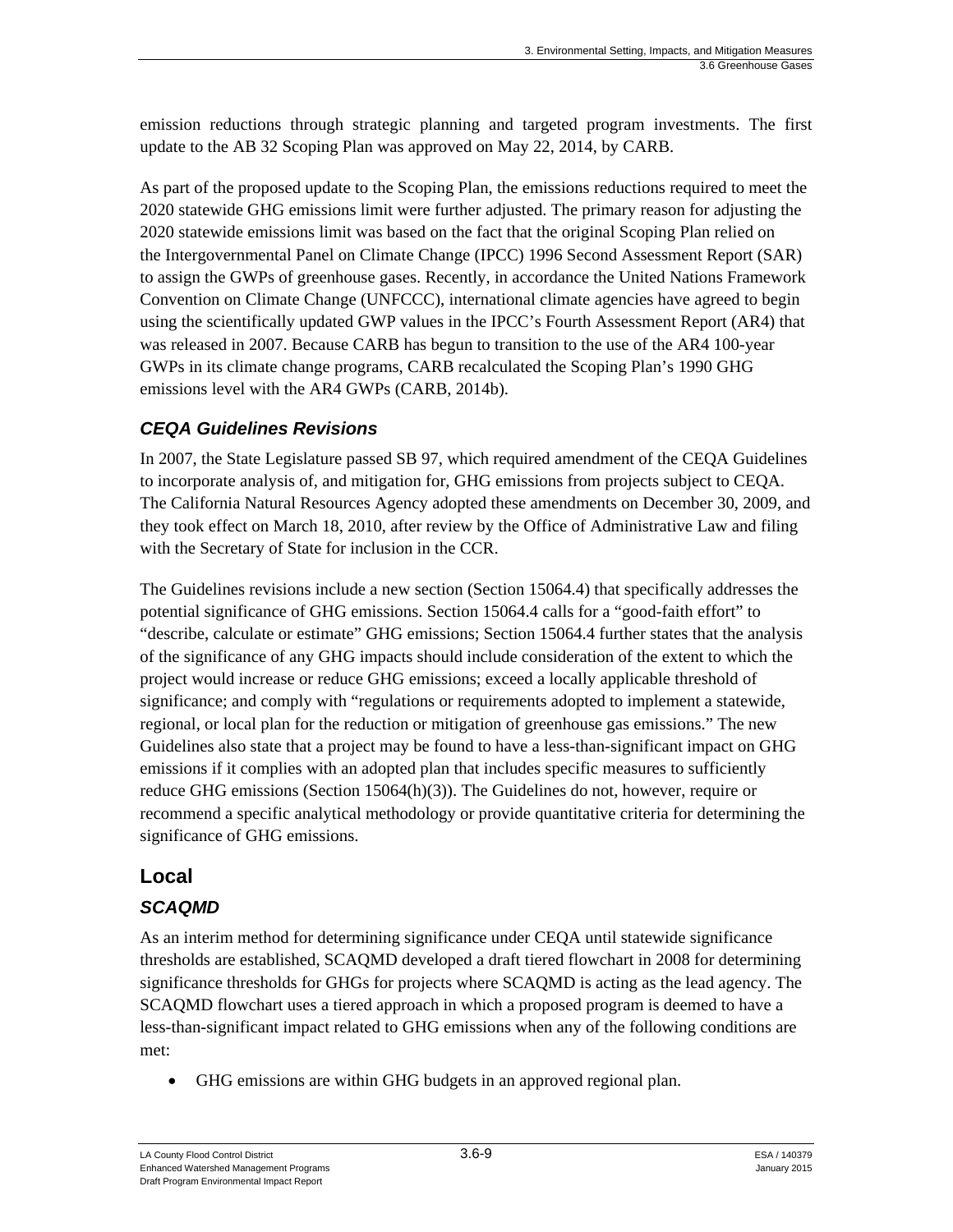- Incremental increases in GHG emissions due to the project are below the defined Significance Screening Levels, or mitigated to less than the Significance Screening Levels.
- Performance standards are met by incorporating project design features and/or implementing emission reduction measures.
- Carbon offsets are made to achieve target significance screening level.

#### *County of Los Angeles General Plan*

The 1980 County of Los Angeles General Plan does not address GHG emissions and climate change. However, the Conservation and Open Space Element contains policies that would contribute to the reduction of GHG emissions (County of Los Angeles, 1980). These are as follows:

- **Policy 1:** Actively support strict air quality regulations for mobile and stationary sources, and continued research to improve air quality. Promote vanpooling, carpooling and improved public transportation.
- **Policy 2:** Support the conservation of energy and encourage the development and utilization of new energy sources including geothermal, thermal waste, solar, wind and ocean-related sources.

**Policy 3:** Promote the use of solar energy to the maximum extent possible.

The Air Quality Element of the Draft 2014 County of Los Angeles General Plan summarizes air quality issues and outlines goals and policies that will improve air quality and reduce GHG emissions (County of Los Angeles, 2014a). The policies that are most relevant to GHG emissions include:

- **Policy AQ 1.2:** Encourage the use of low or no volatile organic compound (VOC) emitting materials.
- **Policy AQ 3.1:** Facilitate the implementation and maintenance of the Community Climate Action Plan to ensure that the County reaches its climate change and greenhouse gas emission reduction goals.
- **Policy AQ 3.2:** Reduce energy consumption in County operations by 20 percent by 2015.
- **Policy AQ 3.3:** Reduce water consumption in County operations.
- **Policy AQ 3.4:** Participate in local, regional and state programs to reduce greenhouse gas emissions.
- **Policy AQ 3.5:** Encourage maximum amounts of energy conservation in new development and municipal operations.
- **Policy AQ 3.6:** Support and expand urban forest programs within the unincorporated areas.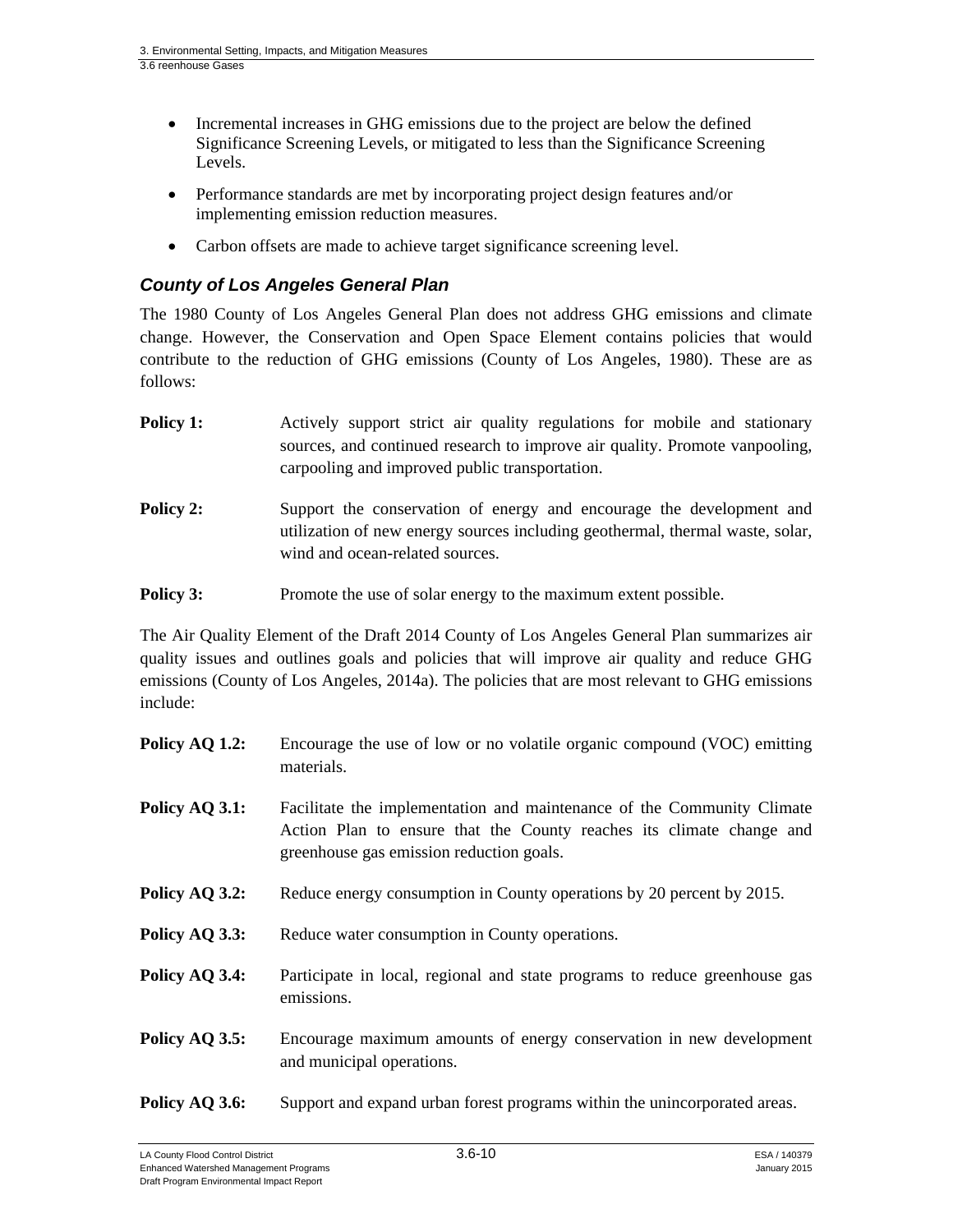### *County of Los Angeles Community Climate Action Plan*

The County of Los Angeles released its Final Draft Community Climate Action Plan (CCAP) in July 2014, which serves to mitigate and avoid GHG emissions associated with community activities in unincorporated Los Angeles County. The CCAP addresses emissions from building energy, land use and transportation, water consumption, and waste generation. The measures and actions outlined in the CCAP ties together the County's existing climate change initiatives and provide a blueprint for a more sustainable future. Ultimately, the CCAP and associated GHG reduction measures will be incorporated into the Air Quality Element of the Los Angeles County General Plan 2035.

Specifically, the CCAP will identify emissions related to community activities, establish a GHG reduction target consistent with AB 32, and provide a roadmap for successfully implementing GHG reduction measures selected by the County. Based on the CCAP's estimated amount of GHG emissions generated by community activities in the County's unincorporated areas in 2010, it was determined that building energy use is the largest source of emissions (49 percent), followed by transportation emissions from on- and off-road vehicles (42 percent) and community waste generation (7 percent). The remaining GHG emissions sources are water conveyance and wastewater generation (2 percent), agriculture (0.4 percent), and stationary sources (0.02 percent). The CCAP comprises a variety of state and local actions to reduce GHG emissions within the unincorporated areas. The state actions considered in the CCAP include: the Renewables Portfolio Standard, Title 24 Standards for Commercial and Residential Buildings (Energy Efficiency and CALGreen), Pavley/Advanced Clean Cars (Vehicle Efficiency), the LCFS, and the California cap-and-trade program. These state actions generally do not require action from the County, but will result in local GHG reductions in the unincorporated areas. To supplement these statewide initiatives, the CCAP has identified 26 local actions to reduce GHG emissions in the unincorporated areas of the County. Specifically, these 26 local actions are grouped into five strategy areas: green building and energy; land use and transportation; water conservation and wastewater; waste reduction, reuse, and recycling; and land conservation and tree planting. Many of the local actions will also be implemented through General Plan policies or other County ordinances. These actions undertaken as part of the CCAP will result in important community co-benefits, including improved air quality, energy savings, and increased mobility, as well as enhancing the resiliency of the community in the face of changing climate conditions. Overall, the goal of the CCAP, which will be a component of the Los Angeles County General Plan, will be to reduce GHG emissions from community activities in the unincorporated areas of Los Angeles County in a manner that is consistent with statewide goals outlined under AB 32 (County of Los Angeles, 2014b). The Final Draft CCAP is anticipated to be adopted with the County's General Plan update.

# *City General Plans*

The numerous cities encompassed by the Enhanced Watershed Management Program (EWMP) area all have their own respective city General Plans, some of which may contain policies that address GHG emissions and climate change. As implementation of the individual structural Best Management Practice (BMP) projects proceed, specific policies and objectives pertaining to GHG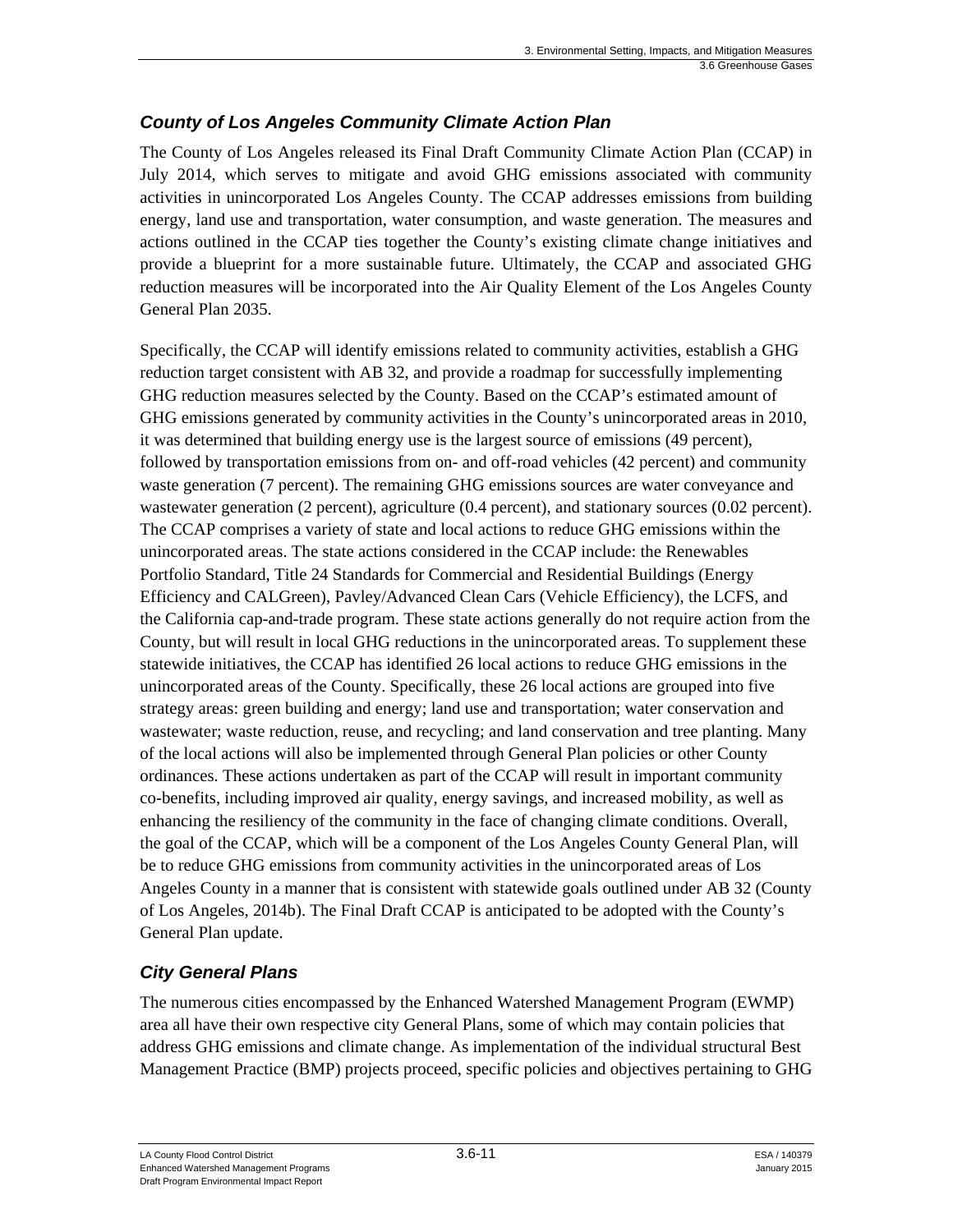emissions and/or climate change from applicable city General Plans will be identified and evaluated on a project-by-project basis during subsequent CEQA environmental processes.

# 3.6.3 Impact Assessment

# **Thresholds of Significance**

Based on Appendix G of the CEQA Guidelines, a project would have a significant effect on GHG emissions if it would:

- Generate GHG emissions, either directly or indirectly, that may have a significant impact on the environment.
- Conflict with any applicable plan, policy, or regulation of an agency adopted for the purpose of reducing the emissions of GHGs.

As noted, the increased concentration of GHGs in the atmosphere has been linked to global warming, which can lead to climate change. Construction of the structural BMPs would incrementally contribute to GHG emissions along with past, present and future activities. As such, impacts of GHG emissions are analyzed here on a cumulative basis.

Currently, LACFCD has not adopted any thresholds for GHG emissions. Additionally, while SCAQMD has issued proposed standards and guidelines, there is no adopted state or local standard for determining the cumulative significance of the proposed program's GHG emissions on global climate change. In December 2008, SCAQMD adopted a 10,000 metric tons of  $CO<sub>2</sub>$ equivalents  $(MTCO<sub>2</sub>e)/year$  for industrial facilities, but only with respect to projects where SCAQMD is the lead agency. Additionally, SCAQMD has proposed, but not adopted, a 3,000 MT/year  $CO<sub>2</sub>e$  threshold for mixed use developments, a 3,500 MT/year  $CO<sub>2</sub>e$  threshold for residential developments, and a 1,400 MT/year  $CO<sub>2</sub>e$  threshold for commercial developments. As an alternative to the aforementioned proposed thresholds for residential, commercial, and mixeduse developments, SCAQMD has also recommended the use of a single numerical threshold of  $3,000$  MTCO<sub>2</sub>e/year for all non-industrial projects. These draft threshold options are being evaluated through the GHG Thresholds Working Group and have not been adopted as of this writing (SCAQMD, 2010).

For the purposes of this analysis, because the BMPs (structural and non-structural) associated with the proposed program are not residential, commercial, mixed-use, or industrial projects, the most appropriate threshold that would apply to the proposed program would be, although not formally adopted, the 3,000 MTCO<sub>2</sub>e/year criteria recommended by SCAQMD.

# **Program Impact Discussion**

## *Program-Generated GHG Emissions*

**Impact 3.6-1: The proposed program could generate GHG emissions, either directly or indirectly, that may have a significant impact on the environment.**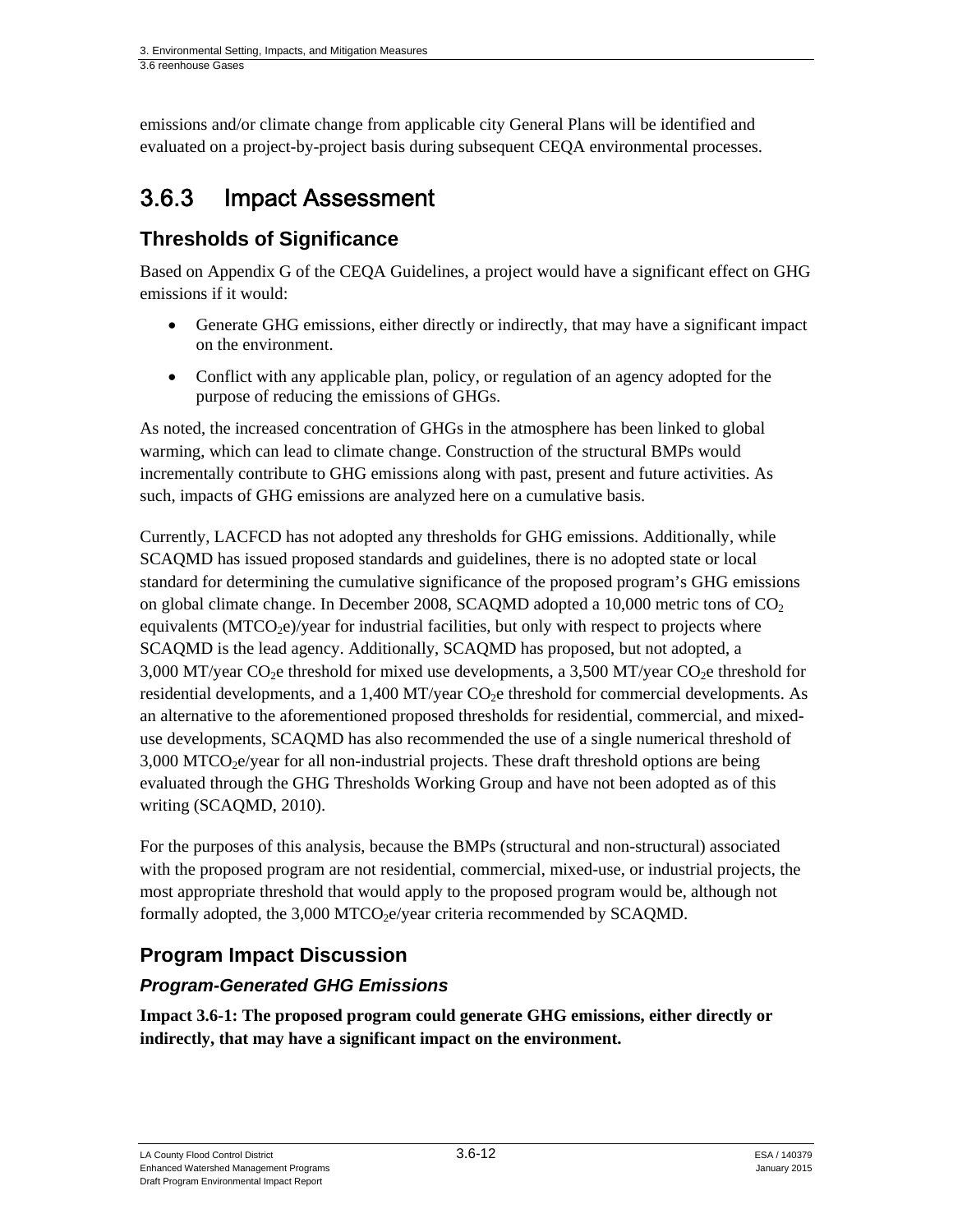#### **Structural (Regional, Centralized, and Distributed) BMPs**

The proposed program would primarily generate GHG emissions during construction of the proposed structural BMP projects in the EWMP areas. The amount of program-related construction that would occur on an annual basis cannot be determined with any certainty at this time. As such, it is expected that the construction activities for the structural BMPs in the EWMP areas would occur intermittently throughout the course of the program implementation period. Construction-related GHG emissions associated with each structural BMP development would be short-term in nature and limited to the period of time when construction activity is taking place for that particular development. Applying the same approach that was used for the program's air quality analysis in Section 3.2, *Air Quality*, of this PEIR, the maximum annual constructionrelated GHG emissions for the three structural BMP project types were estimated using the California Emissions Estimator Model (CalEEMod) based on general information provided for the structural BMP projects and CalEEMod default settings along with reasonable assumptions based on other similar types of projects (refer to Tables 3.2-4, 3.2-5, and 3.2-6 in Section 3.2, *Air Quality,* of this PEIR, for the modeling parameters used in CalEEMod for the representative distributed, centralized, and regional structural BMPs, respectively). **Tables 3.6-2**, **3.6-3** and **3.6-4** summarize the modeled worst-case annual GHG emissions that are estimated to occur for a representative distributed, centralized, and regional structural BMP project, respectively.

**TABLE 3.6-2 ESTIMATED CONSTRUCTION-RELATED GREENHOUSE GAS EMISSIONS – PROPOSED DISTRIBUTED BMP PROJECT** 

| <b>Emission Source</b>                 | <b>Proposed Program</b><br>Emissions CO <sub>2</sub> e (MT/yr) |  |
|----------------------------------------|----------------------------------------------------------------|--|
| <b>Construction</b><br>Total           | 53.52                                                          |  |
| Construction (Amortized over 30 years) | 1.78                                                           |  |

NOTES:  $CO_2e=$  carbon dioxide equivalent; MT/yr = metric tons per year; see Appendix C for CalEEMod model outputs.

SOURCE: Modeling performed by ESA, 2013.

#### **TABLE 3.6-3 ESTIMATED CONSTRUCTION-RELATED GREENHOUSE GAS EMISSIONS – PROPOSED CENTRALIZED BMP PROJECT**

| <b>Emission Source</b>                                                                                              | <b>Proposed Program</b><br>Emissions CO <sub>2</sub> e (MT/yr) |  |
|---------------------------------------------------------------------------------------------------------------------|----------------------------------------------------------------|--|
| <b>Construction</b><br>Total                                                                                        | 335.33                                                         |  |
| Construction (Amortized over 30 years)                                                                              | 11.18                                                          |  |
| $CO2e=$ carbon dioxide equivalent;<br>$MT/yr =$ metric tons per year;<br>see Appendix C for CalEEMod model outputs. |                                                                |  |
| SOURCE: Modeling performed by ESA, 2013.                                                                            |                                                                |  |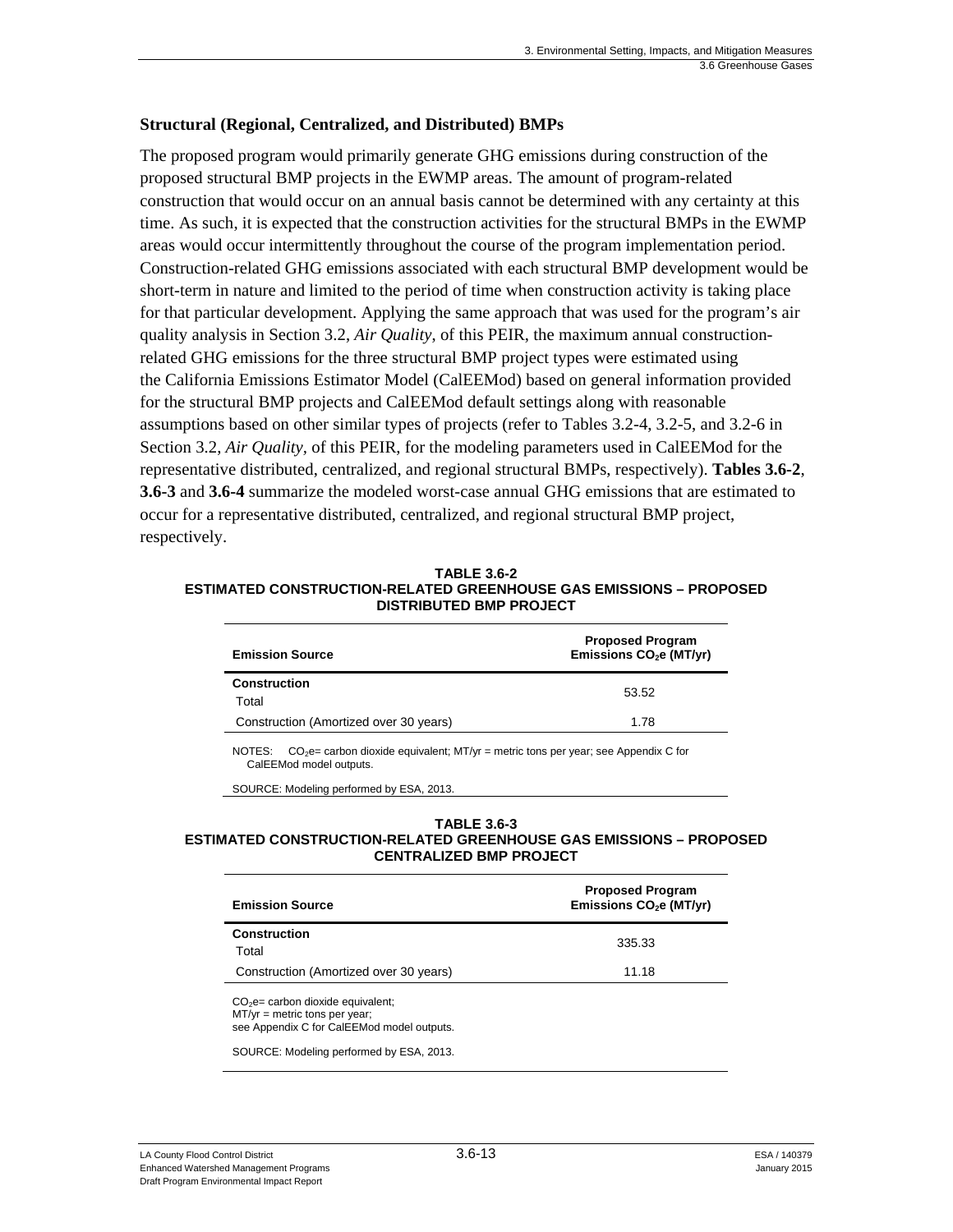| <b>TABLE 3.6-4</b>                                                          |
|-----------------------------------------------------------------------------|
| ESTIMATED CONSTRUCTION-RELATED GREENHOUSE GAS EMISSIONS – PROPOSED REGIONAL |
| <b>BMP PROJECT</b>                                                          |

| <b>Emission Source</b>                                                                                                   | <b>Proposed Program</b><br>Emissions CO <sub>2</sub> e (MT/yr) |  |
|--------------------------------------------------------------------------------------------------------------------------|----------------------------------------------------------------|--|
| Construction<br>Total                                                                                                    | 2.227.89                                                       |  |
| Construction (Amortized over 30 years)                                                                                   | 74.26                                                          |  |
| $CO2e=$ carbon dioxide equivalent; MT/yr = metric tons per year; see Appendix C for<br>NOTES:<br>CalEEMod model outputs. |                                                                |  |

SOURCE: Modeling performed by ESA, 2013.

As shown in Tables 3.6-2, 3.6-3, and 3.6-4, the total construction-related GHG emissions resulting from representative distributed, centralized, and regional structural BMP projects would be 53.52 MTCO<sub>2</sub>e/year, 335.33 MTCO<sub>2</sub>e/year, and 2,227.89 MTCO<sub>2</sub>e/year, respectively. For construction GHG emissions, SCAQMD recommends that the total construction emissions for a project be amortized over 30 years and added to its operational emission estimates (SCAQMD, 2008). Based on the emissions presented in the tables above, when the highest annual GHG emissions for a representative regional structural BMP project  $(2,227.89$  MTCO<sub>2</sub>e/year) is amortized over 30 years, the resulting annual emissions would be  $74.26$  MTCO $_2$ /year. Because this annual emissions amount only represents approximately 2.5 percent of the SCAQMD's recommended threshold of  $3,000$  MTCO<sub>2</sub>e/year for non-industrial projects, the constructionrelated GHG emissions generated would be relatively minimal.

Additionally, although the number of pumps that may be installed for some of the centralized and regional structural BMPs is unknown at this juncture, it is not anticipated that the annual GHG emissions contribution from the operation of these pumps would, when added to the annual construction-related emissions at these applicable structural BMP sites, result in total GHG emissions that exceed  $3,000$  MTCO<sub>2</sub>e/year at an individual BMP site. Furthermore, because the structural BMPs introduced into the EWMP areas under the program are not land use projects that would generate vehicle trips, GHG emissions would not be generated by motor vehicles traveling to and from the various structural BMP sites on a daily basis. As it is anticipated that only periodic worker trips to the structural BMP sites throughout the year would be required for inspection and maintenance activities, and the mobile GHG emissions generated by these worker trips would be negligible. Thus, because the total GHG emissions generated by the largest structural BMP projects (i.e., regional structural BMPs) under a worst-case scenario would not exceed the  $3,000$  MTCO<sub>2</sub>e/year benchmark, impacts associated with GHG emissions generated by the structural BMPs in the EWMP areas under the proposed program would be less than significant.

**Mitigation Measures:** None required

**Significance Determination:** Less than significant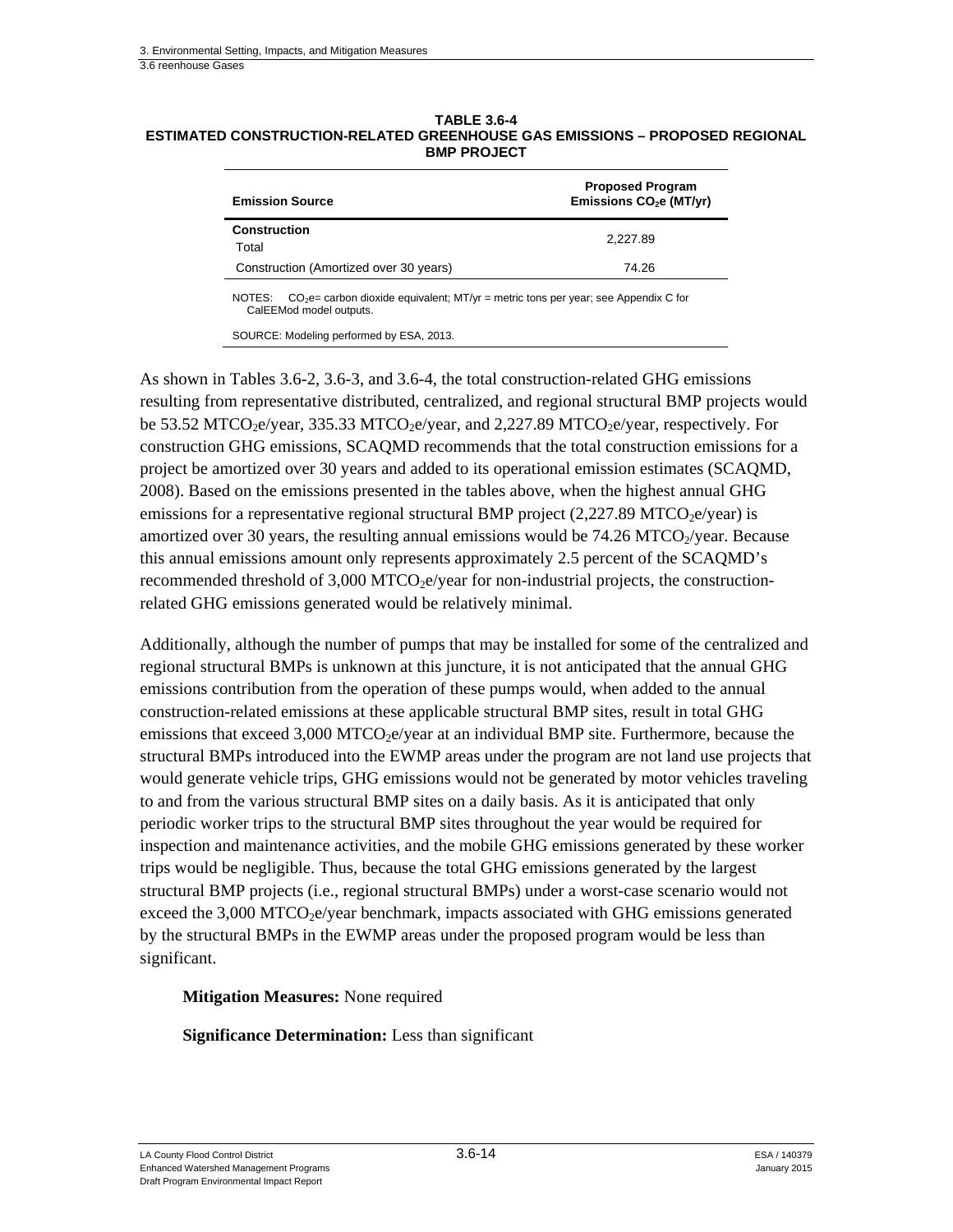#### **Non-Structural (Institutional) BMPs**

As discussed in Chapter 2.0, *Project Description*, non-structural/institutional BMPs do not include the construction of new facilities. Consequently, there would be no impacts related to program-generated GHG emissions.

**Mitigation Measures:** None required

**Significance Determination:** No impact

### *Consistency with GHG Emissions Reduction Plans or Policies*

**Impact 3.6-2: The proposed program could conflict with any applicable plan, policy, or regulation of an agency adopted for the purpose of reducing the emissions of GHGs.** 

As discussed in the impact analysis, the GHG emissions generated by each of the structural BMPs associated with the proposed program would not exceed the SCAQMD's recommended threshold of  $3,000$  MTCO<sub>2</sub>e /year for non-industrial projects. The primary source of GHG emissions generated by the majority of the structural BMPs would occur only during construction, which would be temporary in nature. Additionally, as the structural BMPs are not land use projects, GHG emissions associated with mobile sources would only occur from periodic vehicle trips by workers to the structural BMP sites for inspection and maintenance purposes, which would not generate substantial emissions. The annual GHG emissions associated with the operation of pumps at some of the centralized and regional structural BMP sites would also be minimal relative to the GHG emissions generated during construction of these structural BMPs. Consequently, the implementation of these structural BMPs in the EWMP areas under the program would not generate substantial amounts of GHG emissions that would hinder the State's ability to achieve AB 32's goal of achieving 1990 levels of GHG emissions by 2020.

### *Consistency with CARB Scoping Plan*

Out of the Recommended Actions contained in CARB's Scoping Plan (see Table 3.6-1), the actions that are most applicable to the proposed program would be Action W-4 (Reuse Urban Runoff), which aims to reduce urban runoff by capturing and treating the runoff. The program's BMPs would be implemented for this purpose, reducing and treating urban runoff throughout the County of Los Angeles to comply with the MS4 Permit. Implementation of the structural BMPs in the EWMP areas would serve as GHG emission reduction measures that are consistent with this recommended action from the Scoping Plan. Therefore, the program would not conflict with the CARB scoping plan, and this impact would be less than significant.

### *Consistency with County of Los Angeles Community Climate Action Plan*

As discussed previously, the County released its Final Draft CCAP in July 2014 that serves to mitigate and avoid GHG emissions associated with community activities in unincorporated Los Angeles County. The CCAP establishes a GHG reduction target that is consistent with AB 32. As part of the CCAP, 26 local actions have been identified to reduce GHG emissions in the unincorporated areas of the County. In particular, Measure WAW-2 (Recycled Water Use, Water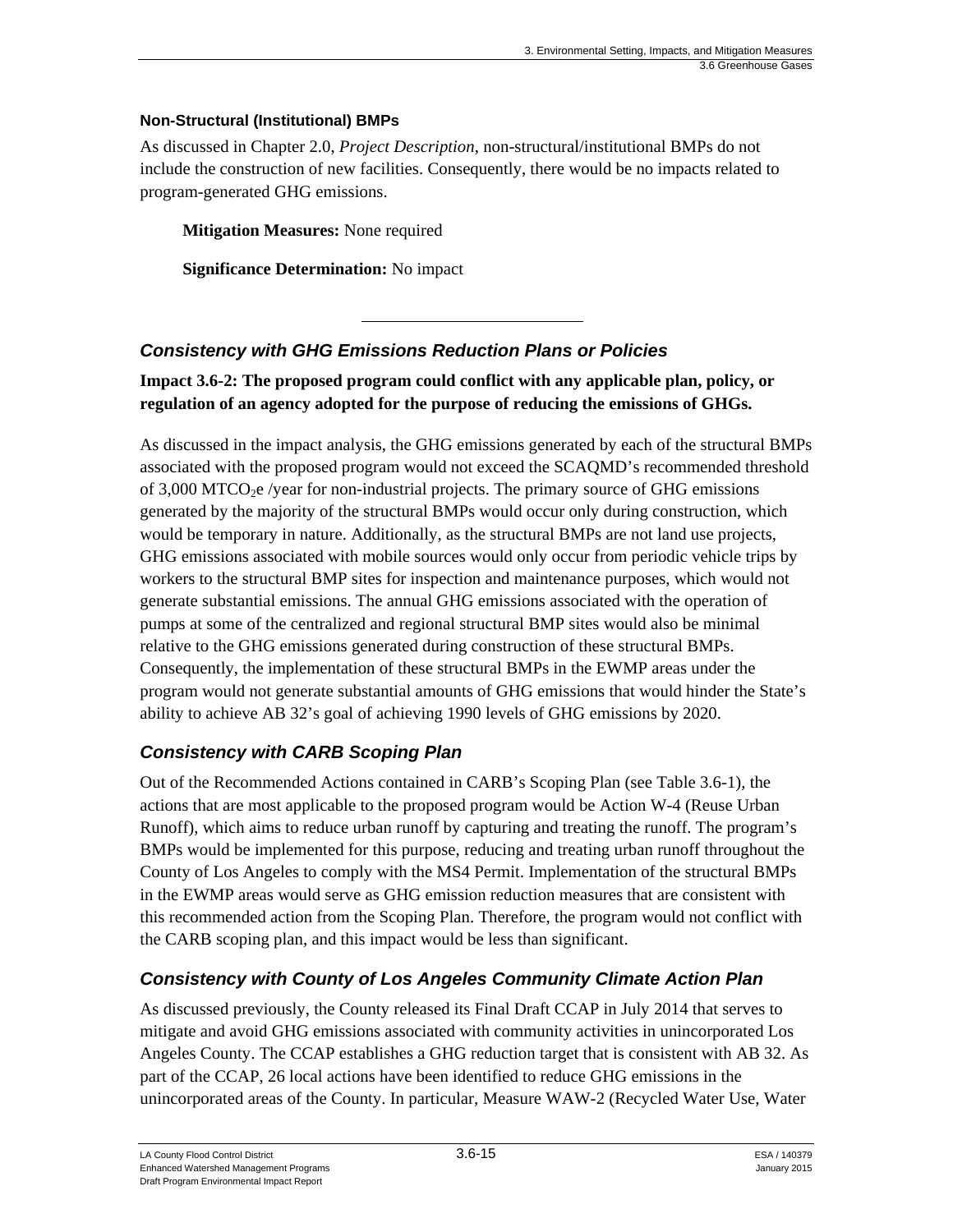Supply Improvement Programs, and Stormwater Runoff) from the CCAP specifically aims to promote recycled water use and policies to better manage stormwater to protect local groundwater supplies. A part of the goal for this measure is to manage stormwater and protect local groundwater supplies. A specific implementation step associated with this measure identified in the CCAP is to expand the Low Impact Development (LID) stormwater catchment to more facilities where feasible in the County. Thus, the structural BMPs that would be implemented as part of the proposed program would be consistent with this GHG reduction measure of the CCAP. Therefore, the program would not conflict with the County's CCAP, and this impact would be less than significant.

**Mitigation Measures:** None required

**Significance Determination:** Less than significant

#### **Non-Structural (Institutional) BMPs**

As discussed in Chapter 2.0, *Project Description*, non-structural/institutional BMPs do not include the construction of new facilities. Consequently, there would be no conflicts with any applicable plan, policy, or regulation of an agency adopted for the purpose of reducing the emissions of GHGs.

**Mitigation Measures:** None required

**Significance Determination:** No impact

# **Cumulative Impact Discussion**

As discussed previously, CEQA considers a project's impacts related to GHG emissions inherently cumulative. Therefore, the discussion presented above comprises the cumulative impact analysis related to global warming and climate change. As concluded, because the GHG emissions generated by the individual structural BMP projects in the EWMP areas would not exceed SCAQMD's recommended threshold of  $3,000$  MT CO<sub>2</sub>e /year for non-industrial projects, the BMPs implemented under the proposed program would not result in substantial GHG emissions into the environment. Additionally, because the proposed BMPs under the program would serve to capture, treat, and manage stormwater runoff in the EWMP areas, the program would also be consistent with the applicable actions and measures of the CARB's Scoping Plan and County's CCAP, respectively. Overall, the proposed program would result in less than significant GHG and climate change cumulative impacts.

**Mitigation Measures:** None required

**Significance Determination:** Less than significant